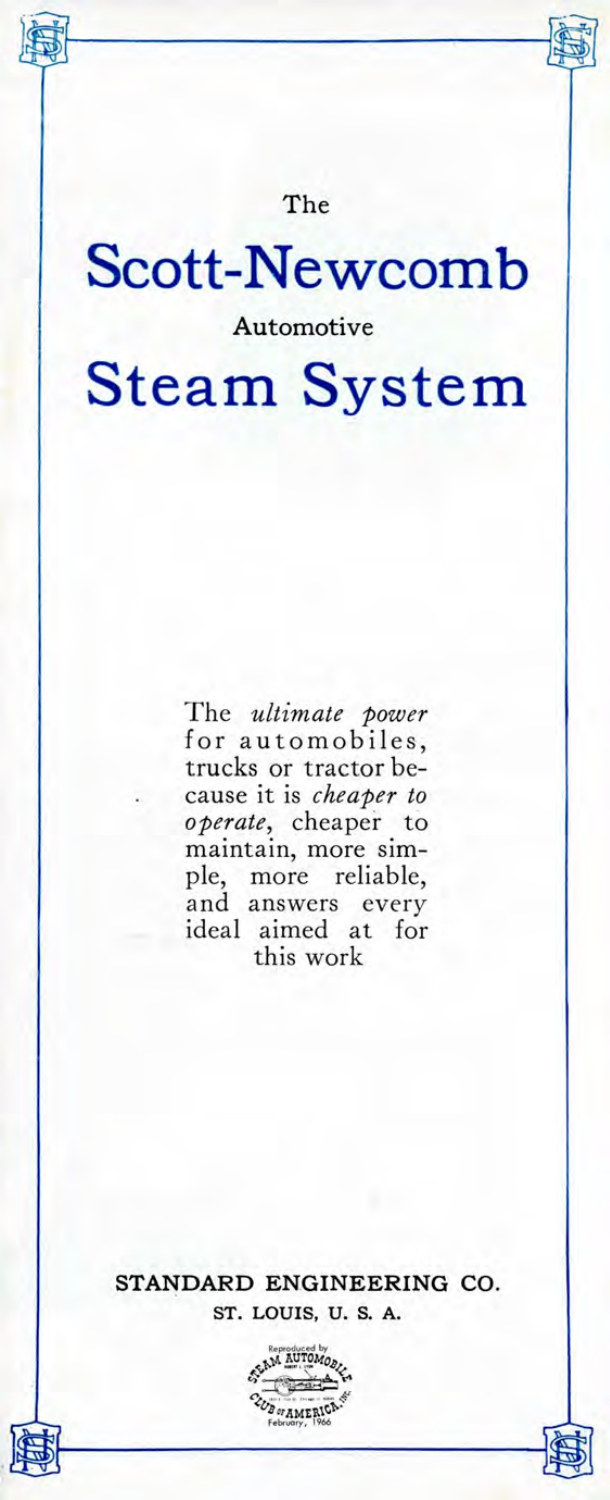

**The Scott-Newcomb Motor Carriage**

# SCOTT-NEWCOMB AUTOMOTIVE POWER PLANT

- Steam can be raised from COLD boiler in *less* than ONE MINUTE-
- Just turn a switch—no manual operations required.
- Boiler will last the life of the car—non explosive—will not prime.
- Kerosene fuel, completely burned. LONGER FUEL MILEAGE.
- Very rapid acceleration, without gear shift.
- Very flexible—will creep at  $\frac{1}{4}$  M. P. H. on hill or level.
- Control by throttle—very quiet—no vibration.

**STANDARD ENGINEERING CO.**

- Small number of slow moving parts more simple—more durable.
- Can be reversed while going full speed ahead.
- Cannot "kill" the engine at some critical moment.
- No transmission, gear shift, clutch, flywheel, drive shaft, uvl. joints, magneto, carburetor, etc.
- No knocking of the engine, regrinding valves, burning carbon, racing of motor, smoky exhaust, choking of carburetor.

Long tire mileage due to ease of starting. Less oil.

High torque at low speeds.

# TROUBLES (with other steam cars) WE HAVE ELIMINATED

Long time required to raise steam. Danger from fire and explosion. Labor and knowledge required in getting up steam. Short life of boiler. Objectionable noise made by fire and water pumps. Cracking of refractory linings.

Pilot light and main burner clogging with carbon. Numerous unreliable automatic devices. The use of two fuels, both under pressure. Short water mileage. Freezing in cold weather. Spark plug and boiler coilsooting.



ST. LOUIS, U. S. A. **Parts Under Hood**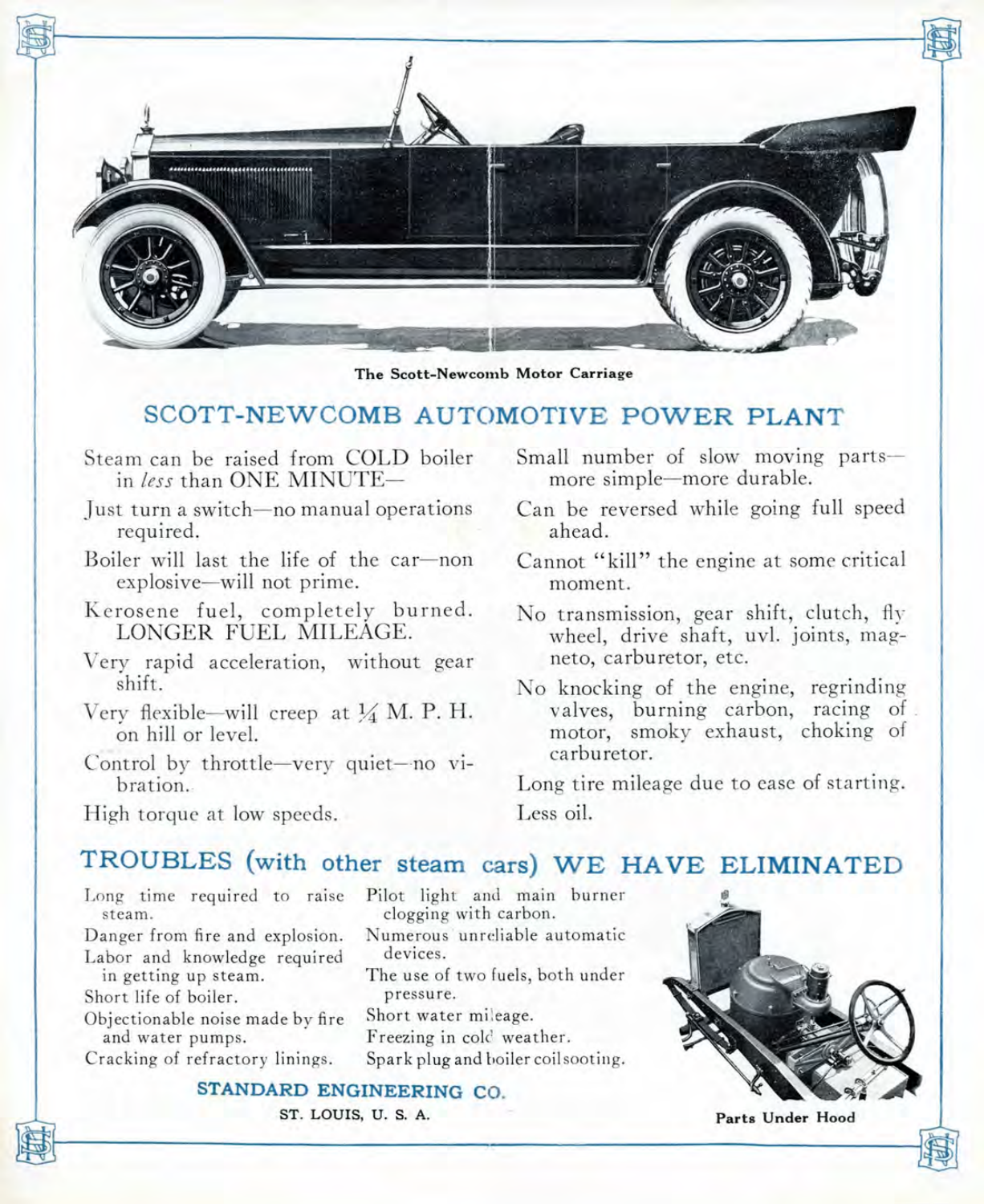# The Scott-Newcomb Steam System

**BOILER.** The boiler is of continuous flow type, consisting of frusto conical coils connected in series so as to form a continuous tube through which the water fed to the boiler and the steam discharged from the boiler must pass. These coils are arranged one within the other around a central combustion chamber. Water enters the bottom of the coil most remote from the fire, and steam is discharged at the lowest point of the coil next to the fire. The car will run one mile on the stored steam in the. boiler, after the fire has been shut off.

#### COMBUSTION SYSTEM.

We use KEROSENE fuel only, which is ignited COLD by an electric spark. The spark plug circuit is cut off after two seconds operation, by a switch operated by the kerosene gauge.



No pressure is carried on the fuel tank. When the fire is on, fuel is pumped by a small electric motor (said motor also runs the water pump and air blower), to a mechanical atomizing nozzle and discharged in a very fine spray at 35 Ib. pressure, and directed downward from the top of the boiler into the combustion chamber—said combustion chamber is entirely surrounded by boiler coils and has a refractory lining at the bottom. The fuel atomizing nozzle is arranged to hold back the fuel until proper spraying pressure is reached.

The air reservoir at the top of the boiler connects to the discharge side of the blower—air passes to the combustion chamber and mixes with the fuel spray to complete combustion. There is an automatic air valve on the discharge side of the blower, which opens when the blower is running and closes when the blower is shut off—thereby preventing the back flow of heat from the combustion chamber.

The products of combustion pass between the convolutions of the coils successively in a direction opposite to that in which the water flows.

CONTROL SYSTEM.

As the water and fuel pumps are driven by an electric motor, these liquids are pumped in definite quantitative relation. The length of time that the motor is "on" depends on the demand for steam. If the car is running at 25 miles per hour on level road, the motor



**Top View of Motor Carriage Chassis**

will be on about *1A* of the time, If running up a hill at the same speed the fire might be on all of the time. If running at 60 miles per hour on a level read the fire would be on all of the time. It is a very easv matter to see the advantage of using an ele:tric motor of constant speed in place of driving the pumps from the engine. This drive also has the ac'vantage of locating all parts containing water, right at the boiler.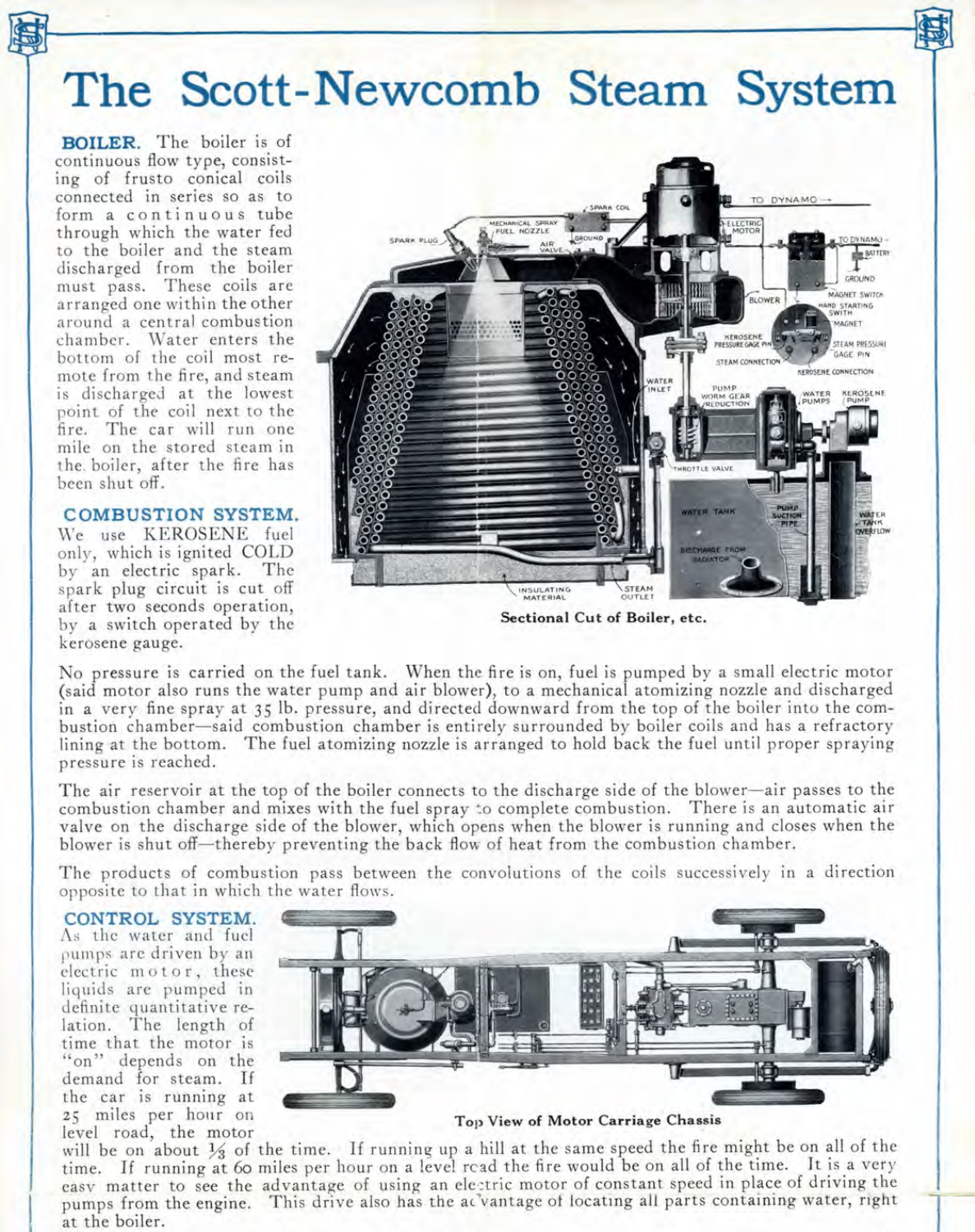The starting and stopping of the motor is controlled by the steam pressure gauge. This gauge operates a small switch which is set to open the circuit at 600 ibs. steam pressure and to close the circuit when the



steam pressure has dropped to 500 Ibs. This differential action is brought about by two forces—one, a small magnet on the back of the gauge, the other, a pin on the Bourdon tube of the gauge. At the time the switch is closed, the water and fuel pumps, air blower and spark plug all operate in substantial unison.

To avoid handling the motor current on the gauge switch, and to get a quick acting switch in motor circuit, we use a MAGNET SWITCH which operates in the motor line. The magnet switch takes  $\frac{1}{2}$  ampere to operate it and this is the current carried by the gauge switch.

A STEAM TEMPERATURE GAUGE is used to indicate the temperature of the steam, which runs from 600 to 750° F. This gauge has an electric switch which closes at 800° F. at which time the fuel will be automatically cut off from the combustion chamber. This switch seldom comes into action in the normal working of the system.

**ELECTRICAL EQUIPMENT.** We use an electric motor, a storage battery and a dynamo; our motor and dynamo have "compound" windings, and the series fields of the motor and

dynamo are connected in series. The dynamo furnishes all of the current to the motor direct—when the motor shuts off, the series field of the dynamo is automatically cut out, thereby reducing the dynamo output to a current suitable for charging the battery.

**THROTTLE VALVE.** The throttle valve is made of non-rusting material. Steam cannot pass the seat of the valve until said valve seat has a full opening, thereby preventing wire drawing which tends to destroy the valve seat. The throttle valve will close automatically when the brake is applied.

**WATER PUMP.** Our water pump is absolutely noiseless and is designed to **eliminate stuffing boxes** and wear on the plunger and cylinder. The entire pump is immersed in oil and requires no adjustment.

**ENGINE.** Our engine is of the semi uniflow, two cylinder, double acting poppet valve type. Valves and piston rods are made of non-rusting material The valves never need to be reground. Different points of cut-off and reverse are obtained by simply shifting the cam shaft—this cam shaft is made of special shape to permit easy shifting and to allow an infinite number of cut-offs. No stuffing boxes are required on valve stems or piston rods. Two cylinders give a flexibility that cannot be approached by a 12 cylinder gas engine.

In pleasure cars we mount the engine partly on the rear axle and partly on the frame—the major portion of the weight of the engine is carried by the frame. The unsprung weight on the axle is very small. By this drive we eliminate the drive shaft and universal joints and get a smooth riding job. In truck work, we mount the engine on the frame of the car, using a standard rear axle.

MOTOR CARRIAGE DIFFERENTIAL. Our cifferential (motor-carriage) is of special design and has many unique features which are very desirable in connection with the engine mounting we use.

#### **CONDENSING SYS-**

**TEM.** To get long water mileage we must have an efficient engine and radiator—the steam inlet to radiator must be special. By carefully designing these parts, and by the use of an exhaust steam driven fan for-the radiator, our water mileage compares favorably with